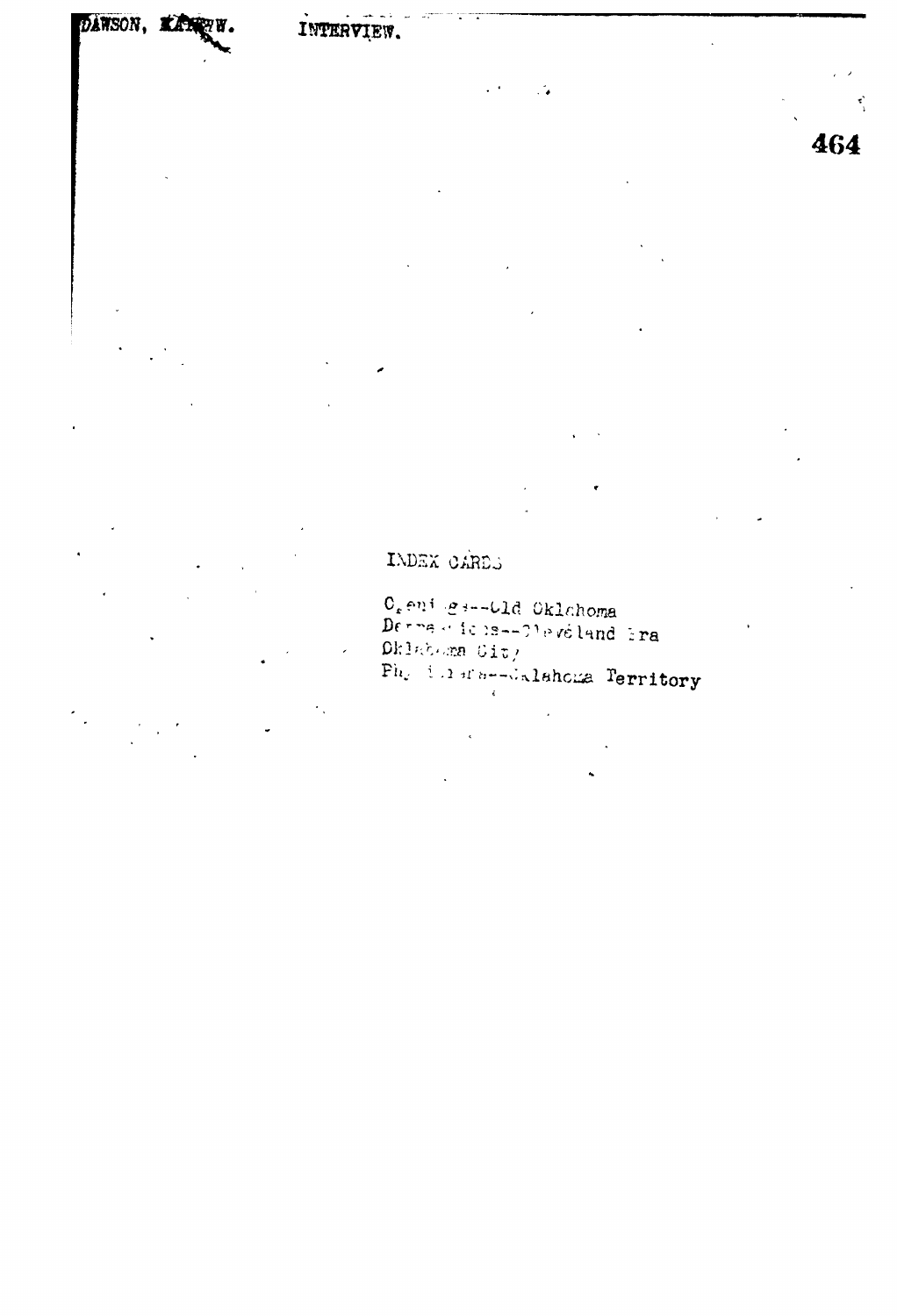DAWSON, KAYE.W. INTERVIEW.

> **1KH 465**

**Field Worker: Harry M. Dreyer**<br>March 13, 1937

 **Maroh IB,** *19Vf*

**Biography of Mr. K. 9. Daw son ^ Northaaat 14th Straat Oklahoma City, Oklahoma**

**Born ClarkaYilla, Missouri Auguot 8, 1862**

**i**

**\*\*\*\*\*\*\*\*\*\*\*\*\*\*\*\*\*\*4.\* \* \*\*\*\*\*\*\*\*\*\*\*\*\*\*\*\*\*\*\*\*\*\*\*\*\*\*\*\*\*\*\*\*\*\*\*\*\*\*\*\*\* \* \*\*\*\*\* \* .**

**I, K. W. Dawaon, was born in Clarkarilla, Missouri on August 8, 1868. My paranta war\* from Sanburtonbridga, Naw Hampahira,** they were in the woolen manufacturing business, Spinners and Dyers. I also, learned this trade, but did not care anything about it. My **paranta ara of Sngliah atook from baok in England, who wara alao in woolan manufacturing business. I, Ilka many whan youngatara, did not follow my anoaatars\* occupation, as I did not lika it. I always Ilka to fani and had an ambition to own a good farm in Missouri.**

**than I was a kid and single, I put what monay 1 had in to my pookat and want to Siloam Springa, Arkansas to buy aoma land\* I lookad at 40 aorts thara that taxaa was #1.85 an acra than, and that waa too high. > I want baok homa in Missouri and kapt my hand on my pookat oook until 7 got thara. Lika many today who ara afraid to gat** away from home. And like many who did likewise in early days, in Oklahoma, sold their small possessions to secure enough money to **go baok to Uothar and Dad.**

**I ramainad in Missouri until I finished school.** Graduated from Liberty school, I have no degree from college. I then **taught school in Iowa and alao in northaaat Missouri.**

**I antarad tha produoa buainaaa in Missouri, whara I saoalyaA ay first axparianoa at a buainaas oaraar..**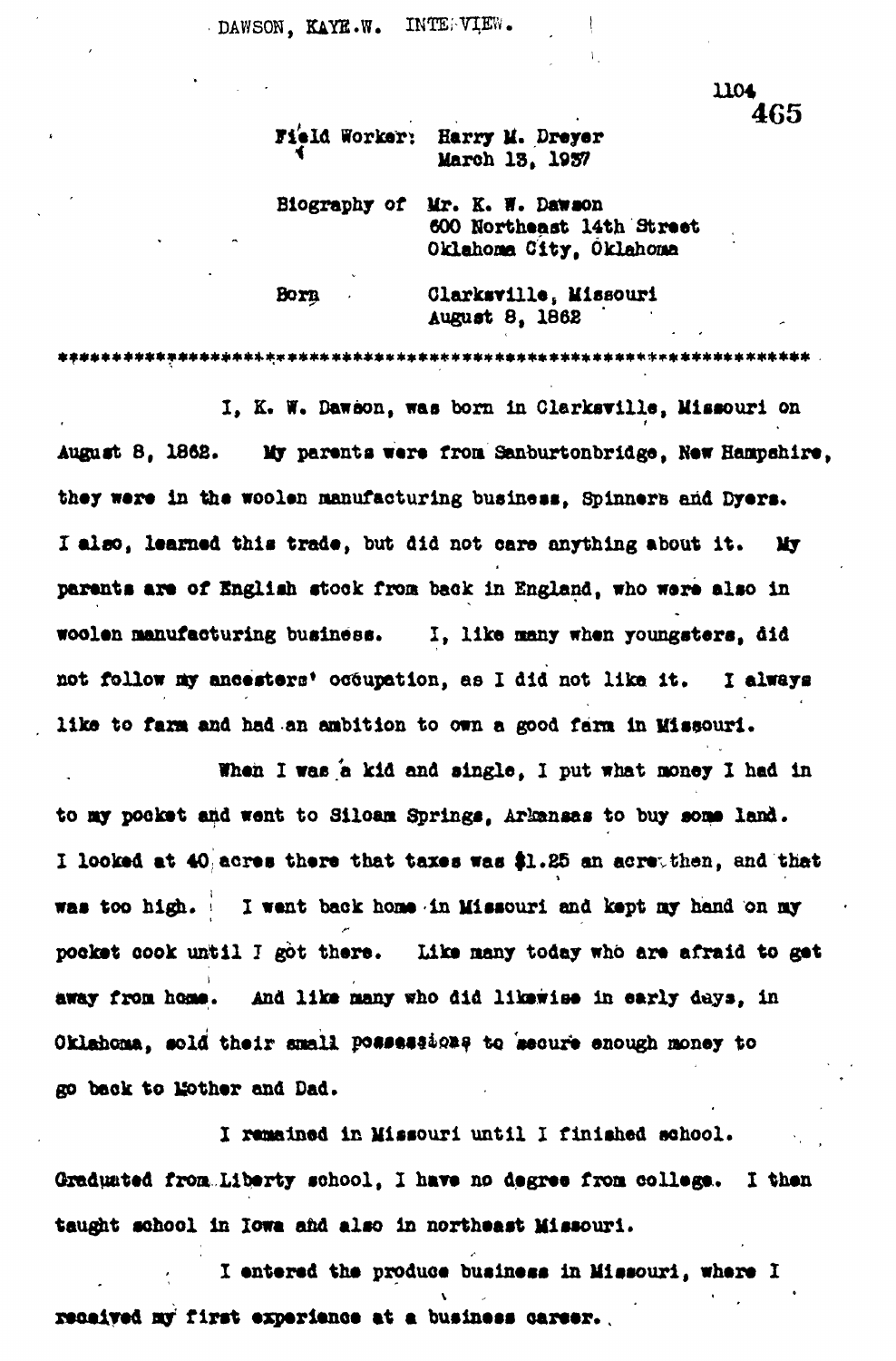DAWSON, KAYETW. INTERVIEW.

**- 2-**

## $110466$

We read in papers that Oklahoma was going to open for settlement, so I and some people around Clarksville said "let us go to Oklahoma." **So we got •one napa of Oklahoma which shoved railroads and Oklahoma City** and Purcell, Oklahoma. We thought we were pretty muart, and decided to ship our baggage and supplies and a small house that we built to Purcell, **a few days before the opefttng, in 1889, thinking it would be near Oklahona City, our destination.- But when we arrived in Oklahoma City** and Purcell, we discovered that our baggage was at a larger station down in Texas. They did not have accommodations to handle it at Purcell, so **shipped on into Texas to be returned later. So here we were in Oklahoma** with our house, baggage and supplies in Texas. We discovered that many others received same disappointment as we did. Some discovering that **their baggage was in Kansas, and other states convenient to nearest stations, that could store property until after the Opening. We thought only people from north were coming into Oklahoma. It did not dawn on us that there would be thousands of people coming up from** Texas to make the run.

**I did not take a claim my self. I opened up a produce business in Oklahoma City and have been here ever since. I went over to Teoumseh to take up town lots, when the city of Tecumseh was opened. As it did not open same time as the country was open for settlement.**

As I stood on the line fifteen minutes till time to make **run to stake a lot, one fellow tried to slip in before the shot was fired to go. An Army offioer had discovered him, and started after him to put him back in line. One of the Army guards fired a shot in the air to stop the sooner, and the entire crowd made a dash forward except** me. I stood on the line having lots of fun watching others, thinking that the Army would drive them back, but they did not.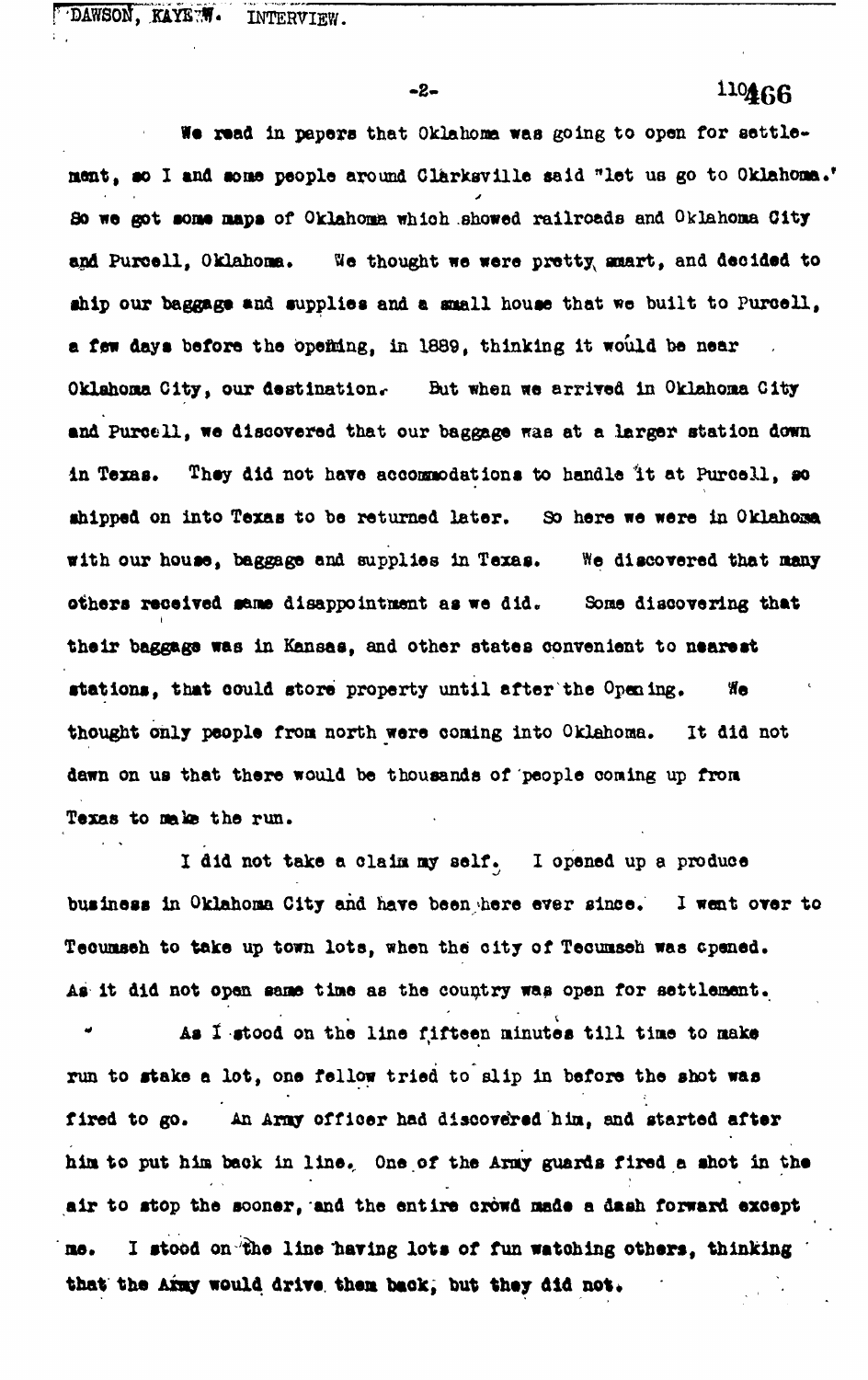DAWSON, **MAYE.** W. INTERVIEW.

I guess they thought perhaps it would be no use to try for land. \* So there I stood on the line looking at my watch yet fifteen minutes be**there I flood on the line looking at ay watch yet fifteen uiuutee be**fore signal to go, which signal never came, and the result was, I **fort signal to go, whieh signal nsvar came, and tho result was, I** received no properity.

**-a-** \* 1104 467

 **v**

v

**Aftor opsning business in Oklahoma City it was alwae?** carried under a firm mane, I always owning all or part of it, **carried under a fl m name, I always owning all or part\*of it,** which was operated part time under a partnership and part time under **whish was operated part time under a partnership and part tiBt under** corperation and I later owning all of firm. We followed the various **corporation and I later owning all of firm\* We followed the various** openings of towns and territory in Oklahoma with some of our products. **opening! of towns and territory in Oklahoma with some of our products»** usually hay and cider as business would be good there. We found that **usually hay and eider as business would be good there. We found that** it was necessary to do so in order to do any business. When ever **it was nsssssary ttj do so in order to do any business. When erer** there was an opening anywhere nearly all the people would leave Oklahoma **thsrs was an opsning anywhere nearly ill the people would leave Oklahoma** City to make the run, so there was not any use of staying. In this **City to oaks the nm , so there was not any use of staying\* In this** way we managed to branch out over the state and secure a large volume **w** we managed to branch out over the state and secure and secure and secure and secure and secure and secure a of business. Then came our various periods of depression in the **of buslnsss\* Then oame our various periods of dspression in the** City. I can see the people get, coming to my place of business, selling **City\* I ean sse the people yet» coming to ny place of business» selling** the few chickens they had, and saying they were leaving and going back **the few chickens they had, and saying they were leaving and going bask** home. Wanted to get enough money to go on. Usually taking any price. **horns\* Wanted to ge% enough money to go on\* Usually taking any pries,** with but one thing in midd, that is enough money to leave the country.

When I first came to Oklahoma, I came in on a train, while **When I first came to Oklahoma, X oane in on a train, while**

**others cane with teass and wagons and saddle.horses\***

**with but one thing in miad, that is enough money to leave the country.**

**So far as Indians are concerned, there is not »ueh X sould say about then, as I stusk pretty olose to «y business in those days\* With but one exception-I remember a fellow ease running into my store and** shouted the Indians were congregating around El Rene, and were preparing to attack Oklahoma City. So we all clesed our doors and went out to the